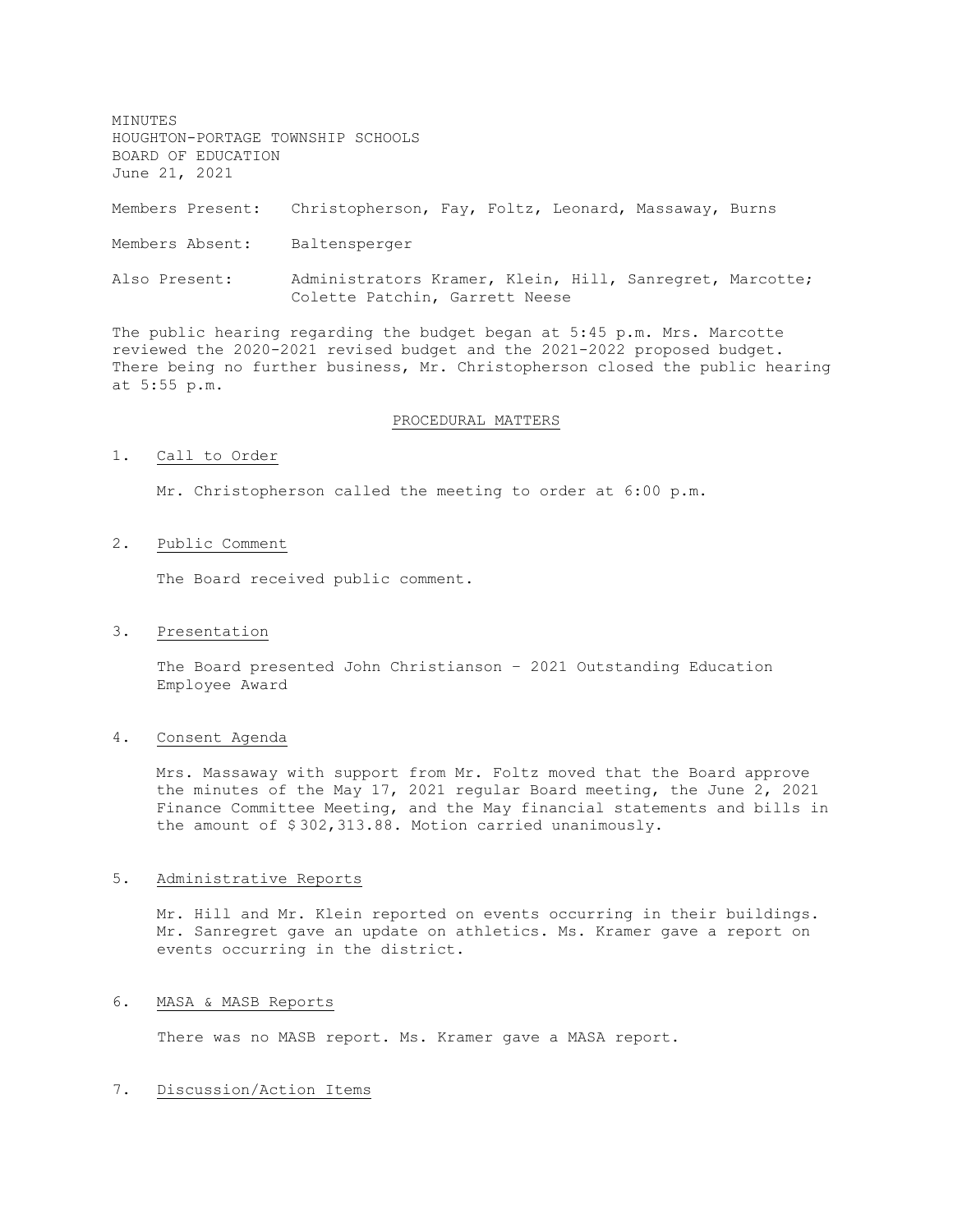# 1) Resolution to approve the Monthly Covid19 Instructional Delivery Method

Mr. Burns with support from Mr. Leonard moved that the Board approve a resolution to approve the Monthly Covid19 Instructional Delivery Method. Motion carried unanimously.

#### 2) Resolution Certifying Millage to be Spread

Mr. Burns with support from Mr. Fay moved that the Board approve a resolution to levy and collect taxes during the 2021-2022 school year, equivalent to 17.4561 operating mills and 9.64 mills for debt retirement. Motion carried unanimously.

## 3) Resolution to Amend the 2020-2021 Budget

Mrs. Massaway with support from Mr. Burns moved that the Board approve a resolution to amend the 2020-2021 budget. Motion carried unanimously.

## 4) Resolution to Approve the 2021-2022 Budget

Mrs. Massaway with support from Mr. Leonard moved that the Board approve the 2021-2022 operating budget. Motion carried unanimously.

## 5) Second Reading – NEOLA

Mr. Foltz with support from Mr. Fay moved that the Board approve the second reading and adopt the Spring 2021 NEOLA policy updates. Motion carried unanimously.

# 6) Resolution to Approve Hazard Pay

Mr. Leonard with support from Mr. Foltz moved that the Board approve Hazard Pay for exposure to increased risk of contracting COVID-19 due to in-person activities. Motion carried unanimously.

#### 8. Executive Session

Mr. Leonard with support from Mr. Fay moved that the Board adjourn to executive session to discuss negotiations. Through a roll call vote, the motion passed with voting as follows: Ayes: Burns, Christopherson, Fay, Foltz, Leonard, Massaway; Nays: none. The Board adjourned to executive session at 6:28 p.m. The Board returned to regular session at 6:50 p.m.

#### 9. Discussion/Action Items (Continued)